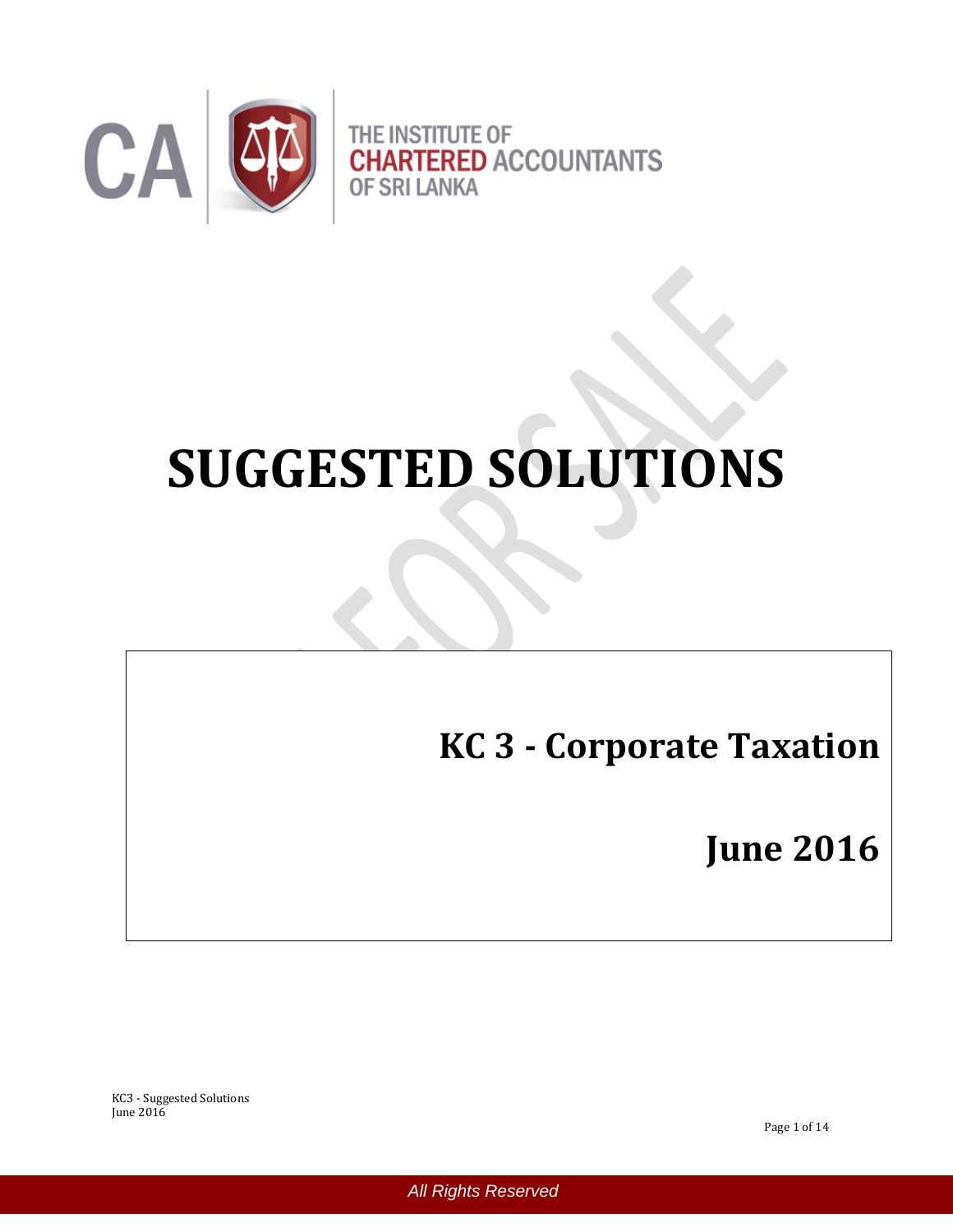#### **Answer 01**

(a)

| Relevant Learning Outcome/s:    |
|---------------------------------|
| 4.4. Managing VAT in a business |

# **Suggested Detail Answer:**

| Output tax                     |                                |                          |           |
|--------------------------------|--------------------------------|--------------------------|-----------|
|                                | <b>Value of Supplies (Rs.)</b> | Rate                     | Tax (Rs.) |
| Taxable Supplies-Rent          | 1,000,000                      | 11%                      | 110,000   |
| VAT Suspended Taxable Supplies | 48,586,000                     | 11%                      | 5,344,460 |
| <b>Zero rated Supplies</b>     | 902,750,000                    | $0\%$                    |           |
| <b>Excluded Supplies</b>       | 108,000,000                    | $\overline{\phantom{0}}$ |           |
| <b>Total Output taxes</b>      |                                |                          | 5,454,460 |
|                                |                                |                          |           |

| <b>Information Related to other supplies</b> |             |                 |              |          |
|----------------------------------------------|-------------|-----------------|--------------|----------|
|                                              |             | <b>Value of</b> |              |          |
|                                              | Numbers/Kgs | Supplies(Rs.)   | Rate         | Tax(Rs.) |
| Local supplies of                            |             |                 |              |          |
| Garments                                     | 3,200       | 3,252,000       | <b>Rs.25</b> | 80,000   |
| Local supplies of                            |             |                 |              |          |
| Fabrics                                      | 900         | 1,050,000       | Rs.40        | 36,000   |

| Input tax                                    |        | Rs.         |     | Rs.       |
|----------------------------------------------|--------|-------------|-----|-----------|
| Imports on which VAT is not Charged          | Exempt | 522,471,000 |     |           |
| <b>VAT Suspended Purchases</b>               |        | 198,252,000 | -   |           |
| Local Purchases-VAT registered Persons       |        | 4,565,000   | 11% | 502,150   |
| Local Purchases- on which VAT is not charged |        | 489,000     |     |           |
|                                              |        |             |     | 502,150   |
| Disallowable inputs on purchases             |        |             |     | (340,000) |
| Allowable Input tax                          |        |             |     | 162,150   |
|                                              |        |             |     |           |

| Input tax applicable without restriction                |             |           |             |
|---------------------------------------------------------|-------------|-----------|-------------|
| Input relating to Exports and Suspended supply          |             |           |             |
| <b>Exports + Suspended supply x Allowable Input Tax</b> | 951,336,000 | X 162,150 | 161,980     |
| Total supply excluding exempt and Excluded Supplies     | 952,336,000 |           |             |
| Input tax restricted to 100% of output tax              |             |           |             |
| Input related to other supplies (162,150-161,980)       |             |           | <b>170</b>  |
|                                                         |             |           |             |
| Total allowable Input Tax                               |             |           | 162,150     |
| Tax payable (Output-Allowable Input)                    |             |           | 5,292,310   |
| <b>Deductions</b>                                       |             |           |             |
| <b>SVAT Credit Vouchers</b>                             |             |           | (5,344,460) |
| <b>Refund Due</b>                                       |             |           | (52, 150)   |
| KC3 - Suggested Solutions                               |             |           |             |

June 2016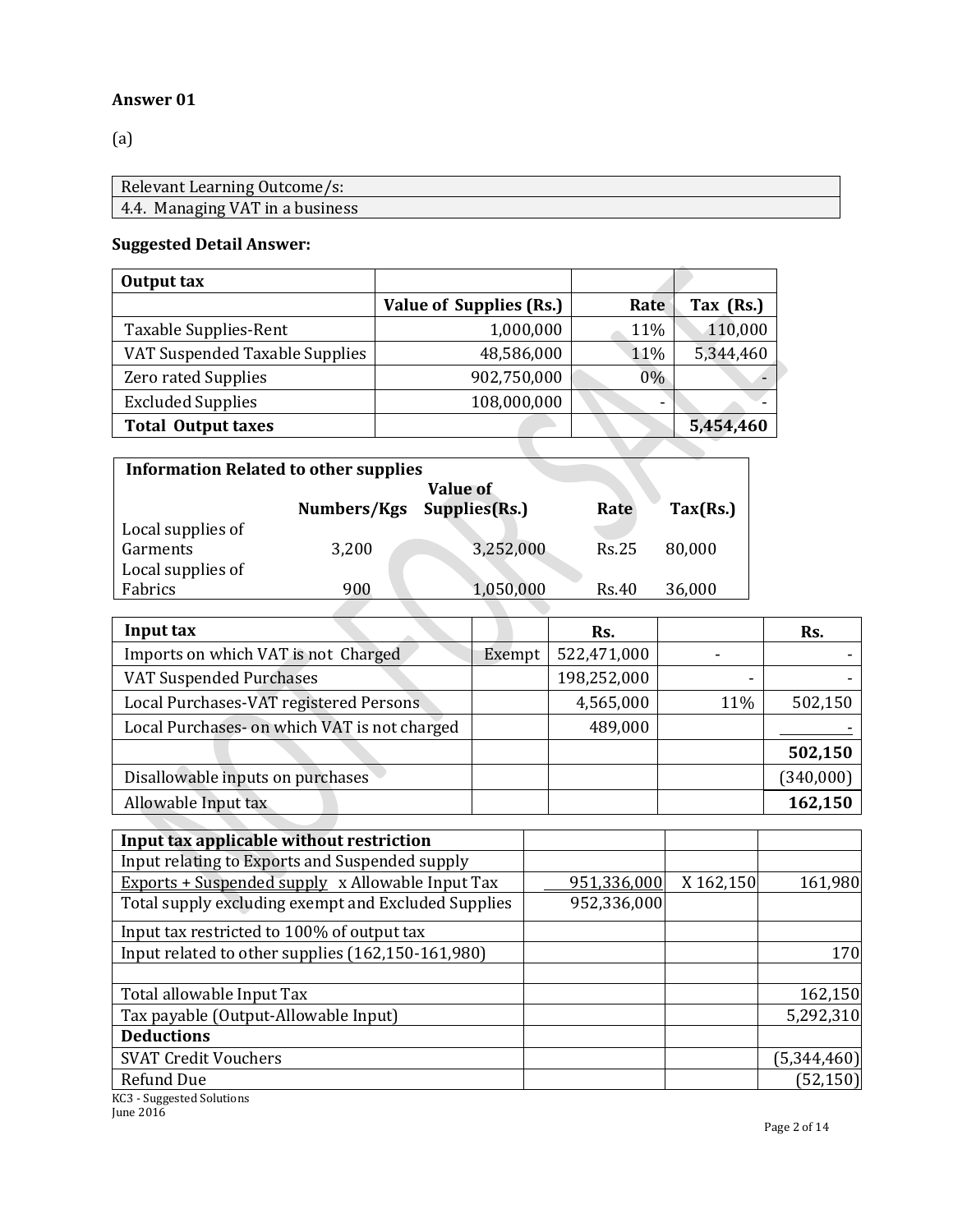(b)

Relevant Learning Outcome/s: 4.3.2. Outline significant features of the Simplified VAT Scheme.

# **Suggested Detail Answer:**

As per the Guidelines Issued by Gazette no.1910/2, The RIPs are requested to make purchases from RISs.

Refunds are made only under the following circumstances.

- any upfront payment made to the Director General of Customs and VAT paid in any situation mentioned.
- excess input (if any) where goods or services obtained from any other VAT registered person who is not a RIS. (However, if it appears that the VAT component has not been remitted to the CGIR by such supplier to whom the VAT is paid, the CGIR may hold such claims of refunds till such VAT component is recovered.)

The company has to claim a refund of Rs. 52,150 as this was paid to a VAT registered person.

(c)

Relevant Learning Outcome/s: 3.3. Application of Statutory Provisions & Case Law

# **Suggested Detail Answer:**

To : The Chairman From: Mr. X-Tax consultant

The sum paid to Bimal on retirement is made in order to prevent him taking any legal action which will cause publicity injurious to the company. The accountant stated that this is not a payment of capital nature. It is similar to a payment of remuneration which he could have earned as a life director for a long period of time. The accountant stated that a similar situation was discussed in the case MITCHELL -V- NOBLE LTD (11TC372).

In the above case the installments of the sum of £19,200 payable by the company to the retiring director under the agreement, were allowed as a deductions in arriving at its profits for Income Tax purposes**.**

However it has to be considered whether the same principle can be applied for the present case since the environment and the law has changed. As per the Inland Revenue Act it is not sufficient that the expense is of revenue nature**.** As per section 25 of the Inland Revenue Act a deduction can be made for the purpose of ascertaining the profit and income when it is incurred in the production of the income.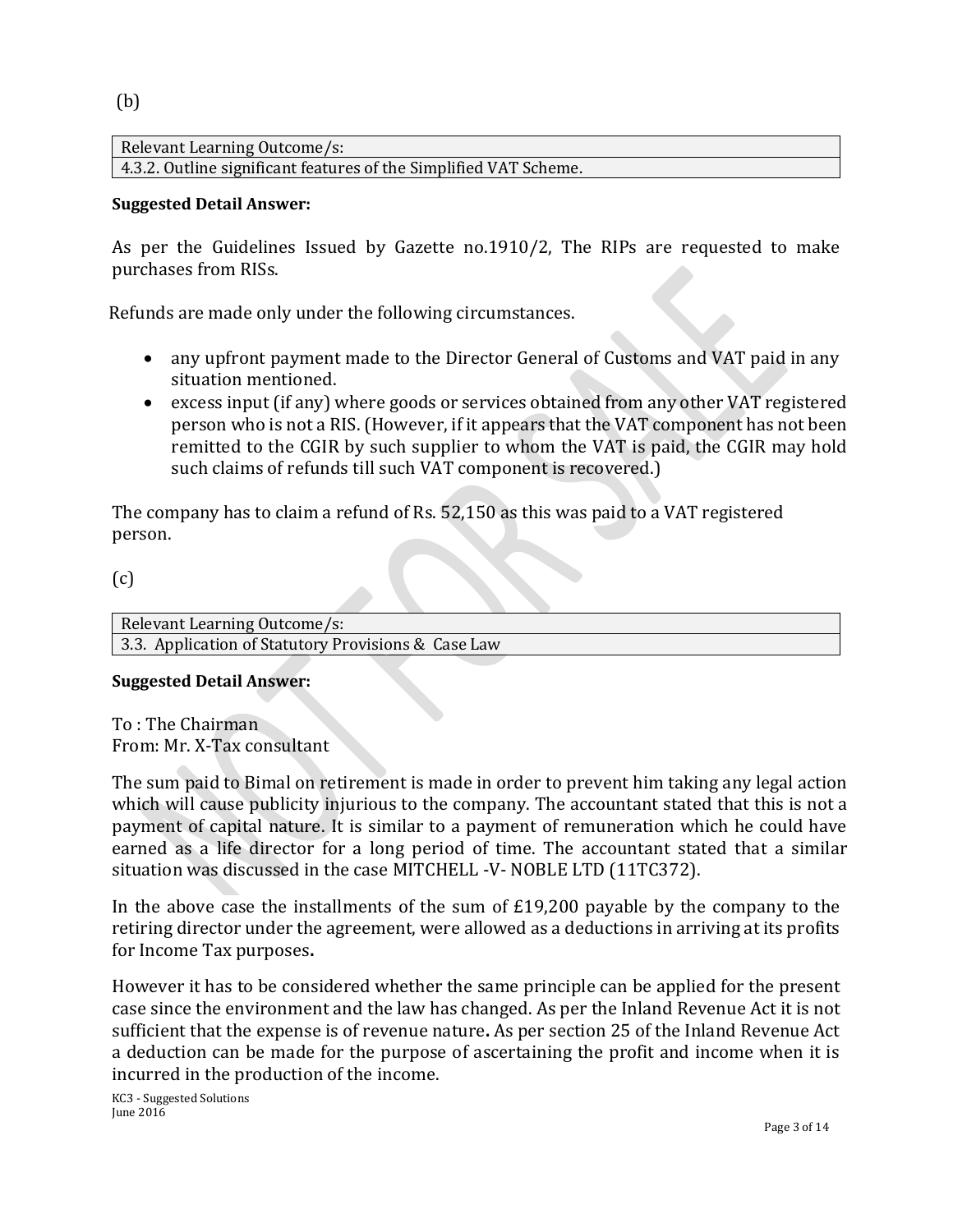An expense should be directly relating to the income generating activity and not remotely connected. Therefore in my opinion the principle in the decided case stated by the accountant cannot be applied in this case as it is not incurred for the production of income in the years the installments are paid. Hence it is not deductible**.**

(d)

| <b>Relevant Learning Outcome/s:</b> |  |
|-------------------------------------|--|
| 1.3. Personal taxation              |  |

# **Suggested Detail Answer:**

Yes, this is chargeable for income tax in the hands of the recipient. The source of income is "annuity" or "other Income", because it is a periodical payment, and cannot be considered as a retiring benefit. Furthermore if it is treated as an annuity it is not exempted under section 13(w)

(e)

| Relevant Learning Outcome/s: |  |  |
|------------------------------|--|--|
| 5.2. Transfer pricing        |  |  |
|                              |  |  |

### **Suggested Detail Answer:**

(i) The importing of fabric from Sun Textiles Limited in Australia may have a transfer pricing exposure since it is the sole supplier of fabric to SMPL. If certain other conditions are fulfilled it may become an associated undertaking as per the regulation issued under the Inland revenue Act as describes below.

"Ninety per cent or more of the raw materials and consumables required for the manufacture or processing of goods or articles carried out by one undertaking, are supplied by the other undertaking, or by persons specified by the other undertaking, and the prices and other conditions relating to the supply are influenced by such other undertaking**."**

(ii) Comparable uncontrolled price method and Resale price method or Two of any prescribed methods or any other method prescribed in the gazette.

**(Total 25 marks)**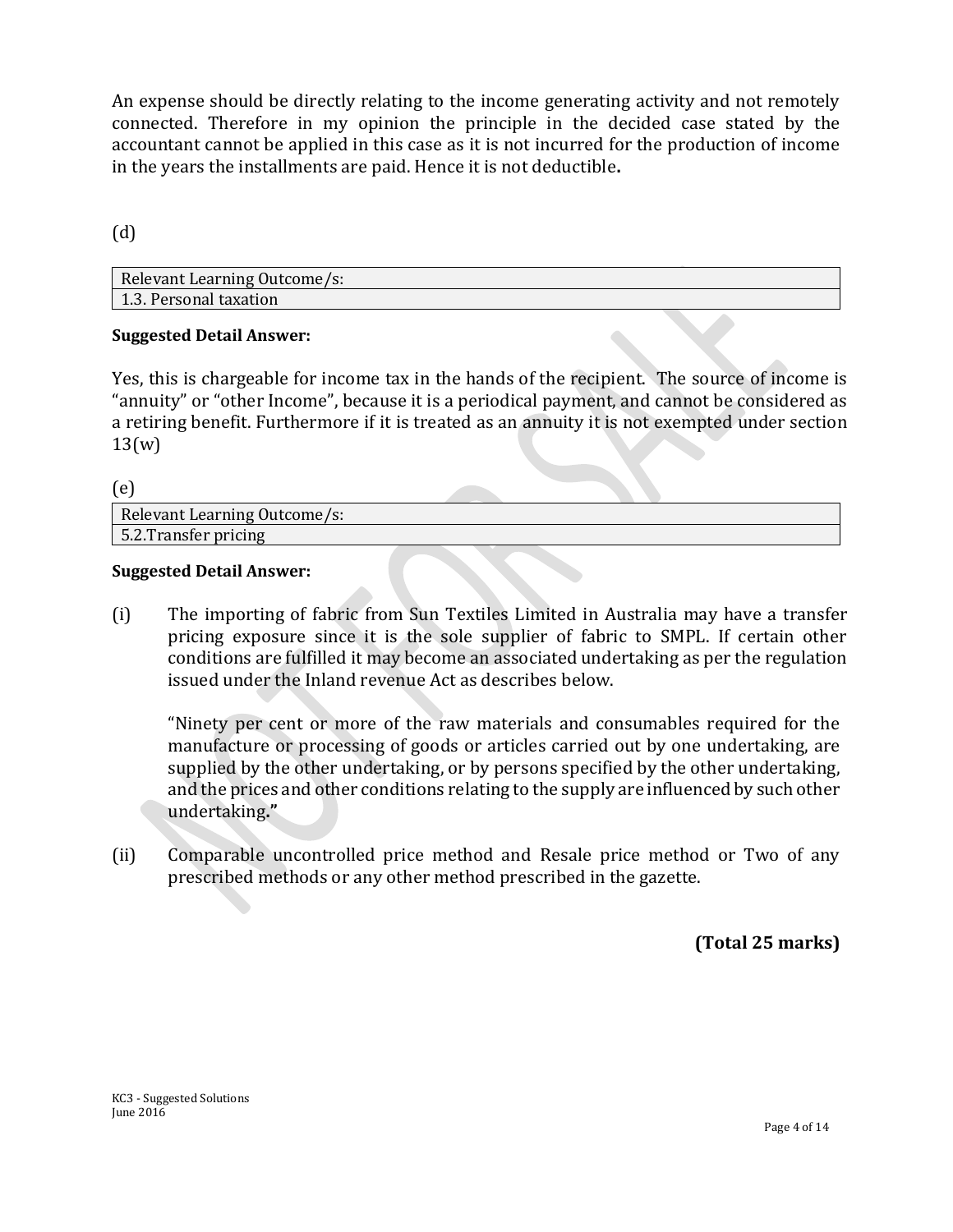# **Answer 02**

# (a)

Relevant Learning Outcome/s: 2.1. Assessing income tax liability of a non-resident person

#### **Suggested Detail Answer:**

In terms of section 79(1), where a company or a body of persons has its registered or principal office in Sri Lanka, or where the control and management of its business are exercised in Sri Lanka, such company or body of persons shall be deemed to be resident in Sri Lanka.

When it comes to Sri Lankan operations of Macro (India) there is no principal office in Sri Lanka and it is only a project office. Since Macro (India) is incorporated in India and its business activities are controlled and managed from India, it is considered as a non-resident person for the purposes of Income Tax in Sri Lanka. Hence the operation of this office can be taxed as a non-resident person in Sri Lanka. All the considerations made by the accountant are not relevant criteria to decide on the residency status.

Sri Lanka has a Double Tax Avoidance Treaty with India and the business profits derived from Sri Lanka will be liable to Income Tax in Sri Lanka if such profits are attributable to a permanent establishment in Sri Lanka. As Macro India operates a project office in Sri Lanka / employees are staying a longer period hence it is a PE in Sri Lanka.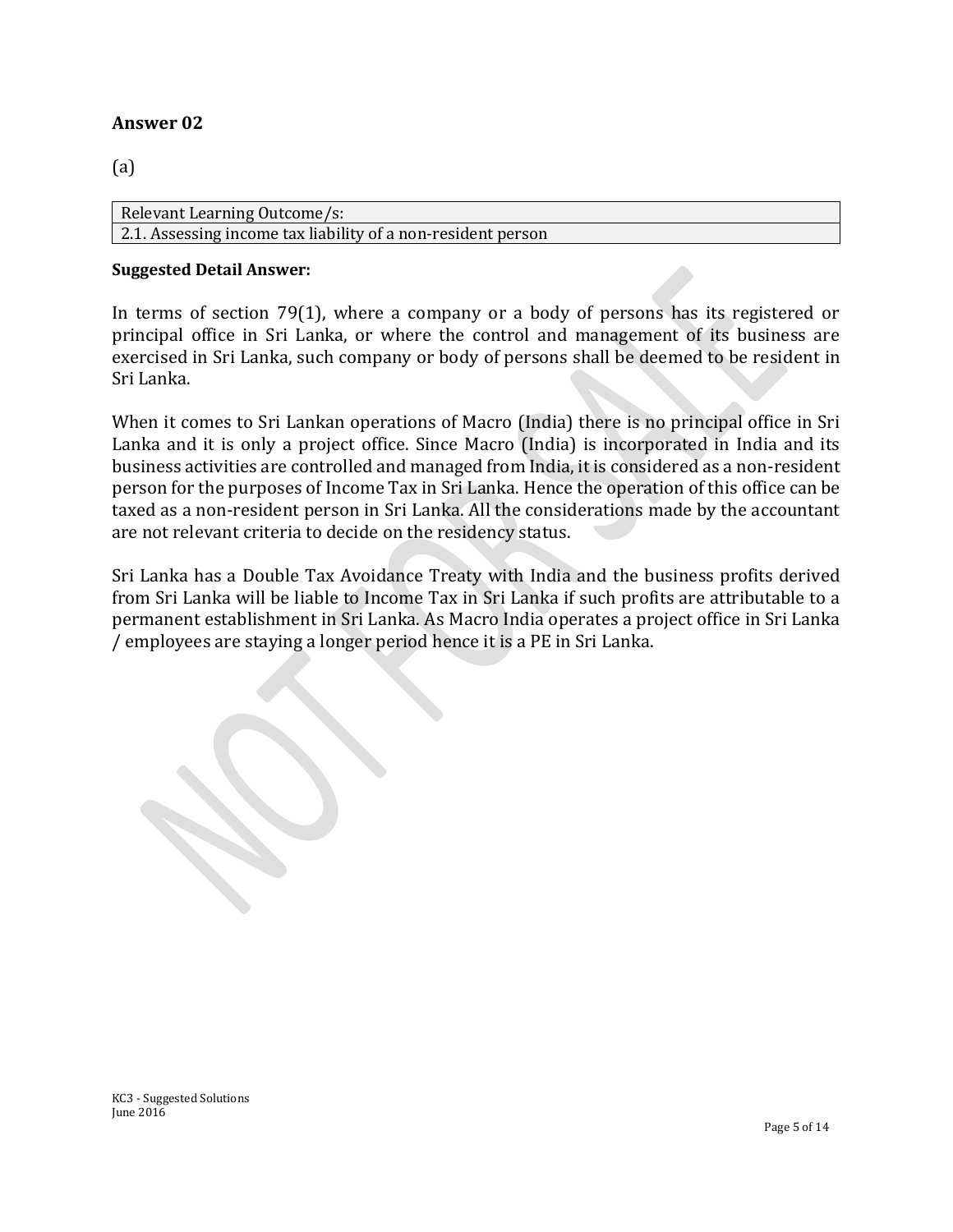(b)

Relevant Learning Outcome/s:

2.1.Assessing income tax liability of a non-resident person

# **Suggested Detail Answer:**

# **Taxable income for the year of assessment 2015/16.**

| Operating profit                                                      | 14,526,000 |  |
|-----------------------------------------------------------------------|------------|--|
| USD 3972 x 145<br>Head office expenditure                             | 575,940    |  |
| Oversees travelling $35000 \times 12 = 420,000$                       | 280,000    |  |
| Since the service income is not received in foreign currency,         |            |  |
| foreign travel expenditure is disallowed to 2% of the statutory       |            |  |
| income could be deducted.                                             |            |  |
| $420,000 - (5,600,000 + 1,400,000)x 2\%) = 280,000$                   |            |  |
|                                                                       |            |  |
| Non-citizens and Sri Lankans visited the Maldives project – cost      |            |  |
| of air ticket - Rs.1,690,000. Allowed                                 |            |  |
| Subsistence and Accommodation expenses paid is Rs. 3,252,000.         |            |  |
| Allowed                                                               |            |  |
| Local travelling expenditure is allowed since it has been taken       |            |  |
| into account when preparing the PAYE T6 form                          |            |  |
| Rent paid for residence $140,000 \times 3 \times 12$<br>$= 5,040,000$ |            |  |
| Rental value considered for PAYE                                      |            |  |
| 540,000<br>purpose 180,000 x 3                                        |            |  |
| 4,500,000                                                             |            |  |
| 75% is to be disallowed 4,500,000 x 75% = 3,375,000                   | 3,375,000  |  |
| Tax under PAYE has been undertaken by the project                     | 4,600,000  |  |
| - it is disallowed                                                    |            |  |
| <b>Statutory income of the business</b>                               | 23,356,940 |  |
| Less 10% of the SI or actual head office whichever is lower.          | (575, 940) |  |
| $(2,123,358 \text{ or } 575,940)$                                     |            |  |
| <b>Taxable Income</b>                                                 | 22,781,000 |  |

(8 marks)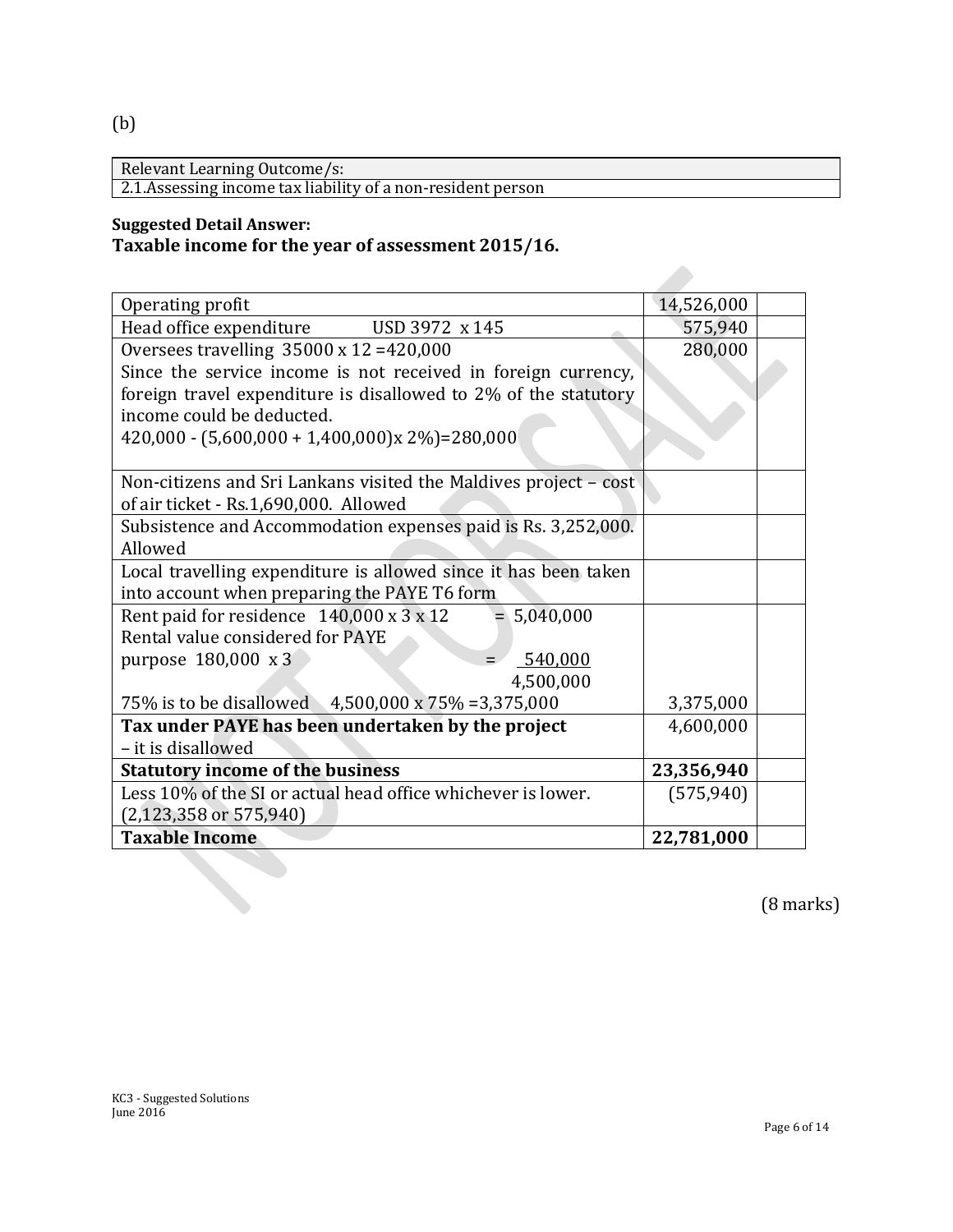# (c) (i) Compute the remittance tax

Relevant Learning Outcome/s:

2.2.2. Compute remittance tax payable by a non-resident company.

#### **Suggested Detail Answer:**

During the year of assessment 2015/16, the project office in Sri Lanka has remitted to Macro (India) as follows.

|                                        |                                | Rs.       |
|----------------------------------------|--------------------------------|-----------|
| From profits 2014/15                   | USD 10,000 x 145               | 1,450,000 |
| From profits 2015/16                   | USD 6,000 x 145                | 870,000   |
| Funds brought to Sri Lanka             | <b>USD 8,000</b>               |           |
|                                        | Not liable to remittance tax)  |           |
| Reimbursement of head of expenses      | USD 3,972                      |           |
|                                        | (Not liable to remittance tax) |           |
| Directly remitted to India by Maldives | USD 5,900 x 145                | 855,500   |
| office                                 |                                |           |
| Total remittance liable to tax         |                                | 3,175,500 |
|                                        |                                |           |

Remittance tax thereon  $= 3,175,500 \times 10\%$ 

= **317,550**

(d)

| Relevant Learning Outcome/s: |
|------------------------------|
| 3.1. Statutory Provisions    |

#### **Suggested Detail Answer:**

In order to be eligible for exemption under section 13 (ddd) the service should be rendered to a non-resident person and the money should be remitted to Sri Lanka through a commercial bank.

The Assistant Commissioner's view is correct since this service was rendered to a person in Sri Lanka although it has a branch outside Sri Lanka, and the currency received is rupees in Sri Lanka.

However, instead of giving those reasons the Assistant Commissioner has given his conclusion. Therefore the company can appeal the assessment on the same ground as reasons were not properly communicated**.**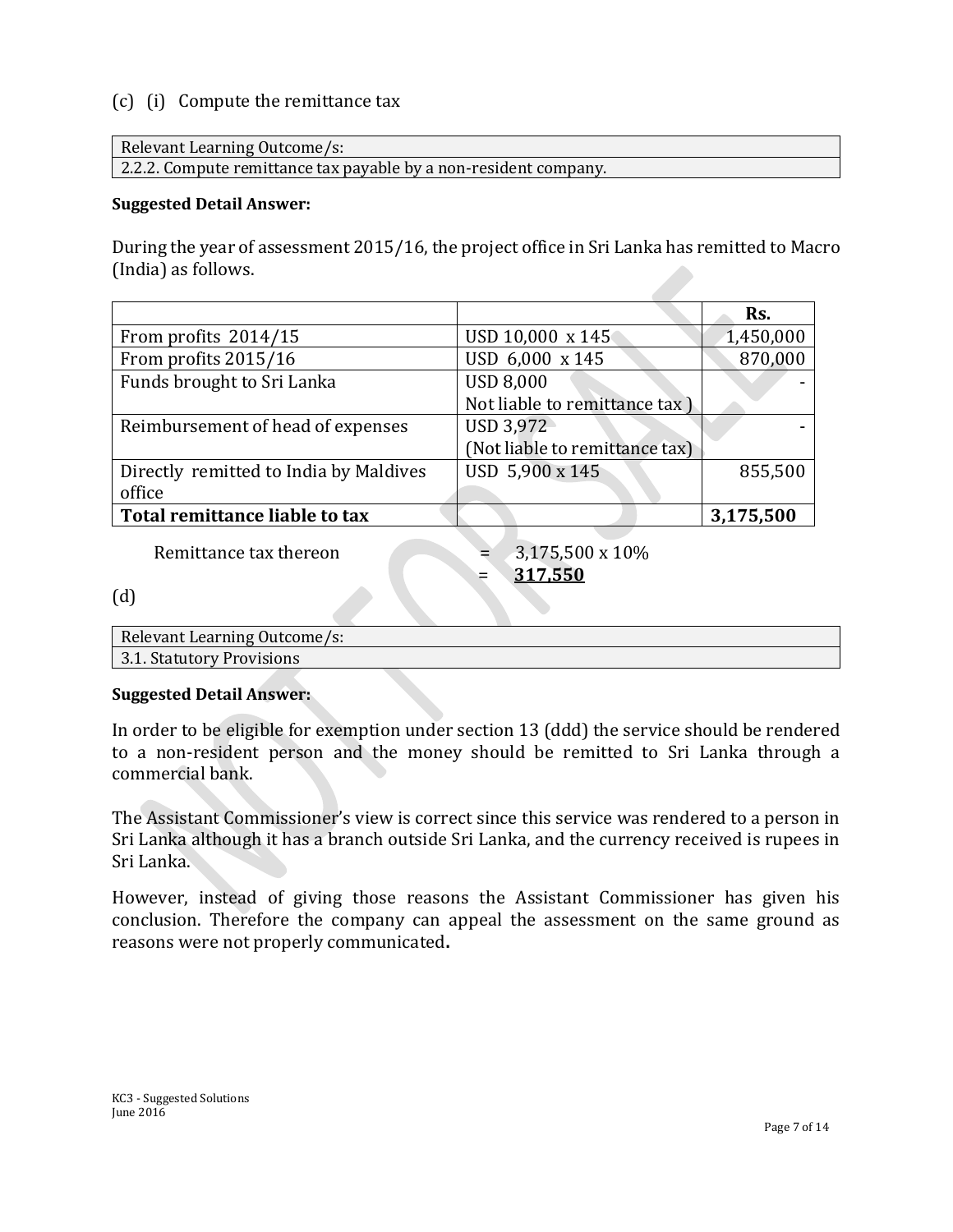# (e)

| Relevant Learning Outcome/s:    |  |
|---------------------------------|--|
| 4.4. Managing VAT in a business |  |

# **Suggested Detail Answer:**

Total amount received is not chargeable for VAT since it is considered as supply of service. When the supply is consisting of "customized locally development of software" it should be treated as services. This service is exempted under item no (xxxiii) Part 11 of the first Schedule. **(Total 25 marks)**

|                                                                                                                               |                                 |            | $\mathbf{1}$ otal 40 marroj |                     |
|-------------------------------------------------------------------------------------------------------------------------------|---------------------------------|------------|-----------------------------|---------------------|
| <b>Answer 03</b>                                                                                                              |                                 |            |                             |                     |
| <b>RUHUNU PUTRA ENERGY PLC</b><br>YEAR OF ASSESSMENT 2015/2016<br><b>INCOME TAX LIABILITY</b>                                 |                                 |            |                             |                     |
|                                                                                                                               |                                 |            |                             | <b>Rs.000'</b>      |
| <b>Adjusted Profit from Trade or Business</b><br>Interest<br>Profit on disposal of Land                                       | Liable<br>Liable<br>Not taxable | Note 1     |                             | 1,298,881<br>45,411 |
| <b>TOTAL STATUTORY INCOME</b>                                                                                                 |                                 |            |                             | 1,344,292           |
| Income not a part of total Statutory Income                                                                                   |                                 |            |                             |                     |
| Dividends received from companies in Sri Lanka<br>Not Taxable<br><b>ASSESSABLE INCOME</b><br><b>Less: Qualifying Payments</b> |                                 |            | 86,400                      | 1,344,292           |
| Donation to Pradeshiya Saba<br>(fully allowed)<br>On Expansion(16-c)                                                          |                                 | Note 2     | 2,700<br>69,750             | (72,450)            |
| <b>TAXABLE INCOME</b>                                                                                                         |                                 |            |                             | 1,271,842           |
| <b>CALCULATION OF TAX PAYABLE</b>                                                                                             |                                 |            |                             |                     |
| Tax on Taxable Income<br>Dividend Tax                                                                                         | 1,271,842<br>580,500            | 28%<br>10% | 356,116<br>58,050           |                     |
| Income Tax Payable for the Year of Assessment 2015/2016                                                                       |                                 |            |                             | 414,166             |
|                                                                                                                               |                                 |            |                             |                     |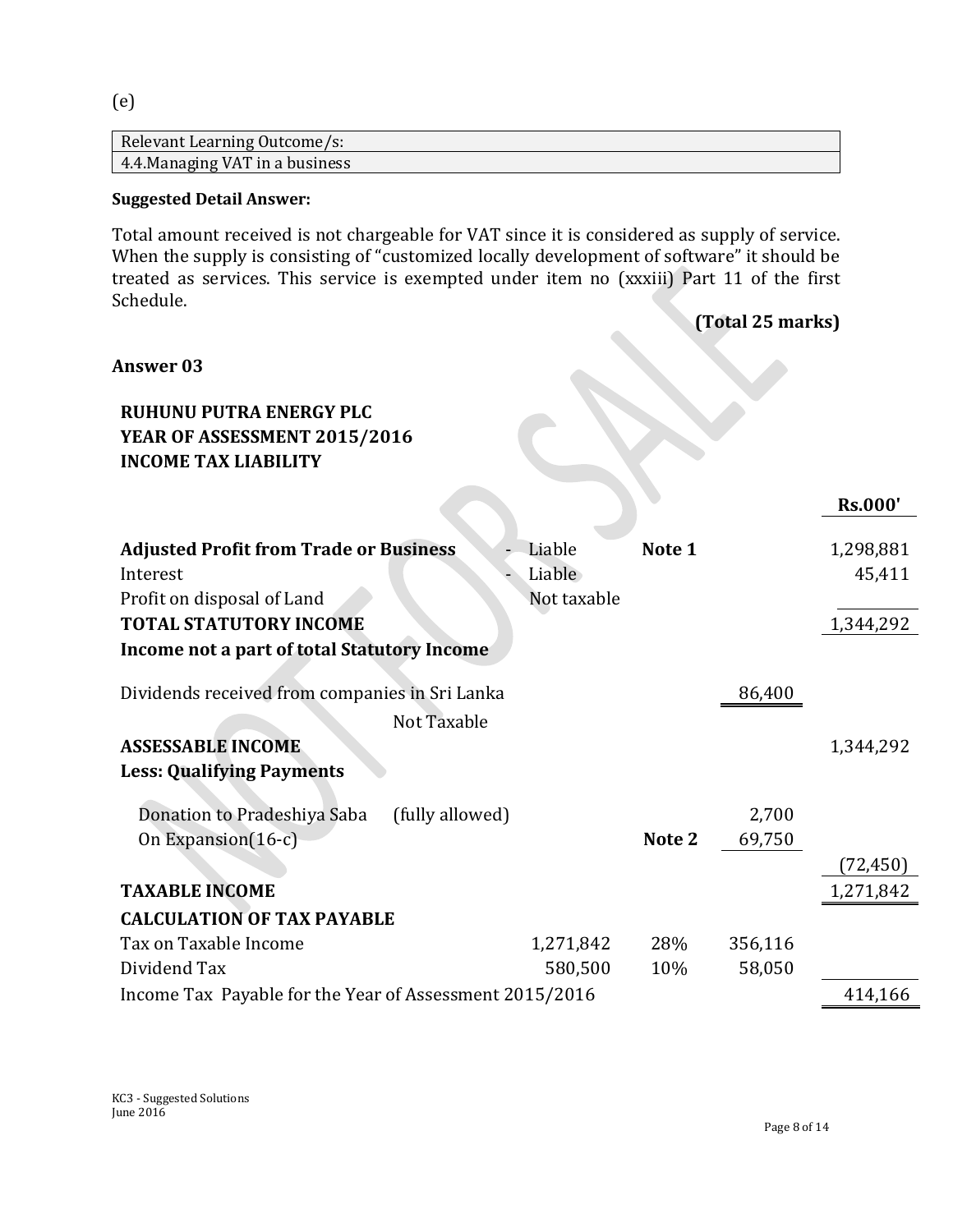# **RUHUNU PUTRA ENERGY PLC YEAR OF ASSESSMENT 2015/2016** ADJUSTED PROFIT FROM TRADE OR BUSINESS Note 1

|                                                                    | <b>Rs.000'</b> | <b>Rs.000'</b> |
|--------------------------------------------------------------------|----------------|----------------|
|                                                                    | ٠              |                |
| Net Profit as per Statement of Comprehensive Income                | 1,663,620      |                |
| <b>Income Considered Separately</b>                                |                |                |
| Dividend Income                                                    |                | 86,400         |
| Finance Income                                                     |                | 45,411         |
| Profit on disposal of Land                                         |                | 199,362        |
| Fair Value Adjustment                                              |                | 35,575         |
| <b>Allowable</b>                                                   |                |                |
| Research Expenses - 300% Deductible (15,000 x 3) - (15,000)        |                | 30,000         |
| Research Expenses - 200% Deductible (10,000 x 2) - (10,000)        |                | 10,000         |
| Written off development expenses- impairment                       | 7,000          |                |
| Development Cost-Considered incurred during the Year               |                |                |
| As 200% Deductible (7,000 x 2)                                     |                | 14,000         |
| <b>Disallowable Expenses</b>                                       |                |                |
| <b>Accounting Depreciation</b>                                     | 250,622        |                |
| Entertainment                                                      | 12,000         |                |
| 96,000 25% Disallowed<br>Advertisement                             | 24,000         |                |
| Specific provision for bad debts - Trade<br>16,000<br>Allowed      |                |                |
| Provision for Inventories                                          | 14,250         |                |
| <b>Provision for Gratuity</b>                                      | 8,130          |                |
| Penalties                                                          | 780            |                |
| Ground Rent-Allowed only Paid = $(300/12)$ x 2 months - Disallowed | 50             |                |
| Donations to Pradeshiya Saba                                       | 2,700          |                |
| <b>Donations to Others</b>                                         | 7,700          |                |
| Staff donation is considered as welfare to staff - Allowed         |                |                |
| Legal Charge-Labour                                                |                |                |
| Legal Charge-Land                                                  | 3,900          |                |
| Surveyor Charge-Land (Capital Expenditure)                         | 3,600          |                |
| Annexure                                                           |                |                |
| <b>Depreciation Allowances</b><br>$\mathbf{1}$                     |                | 278,281        |
| <b>Gratuity Payment</b>                                            |                | 442            |
|                                                                    | 1,998,352      | 699,471        |
| Adjusted Profit from Trade or Business                             | 1,298,881      |                |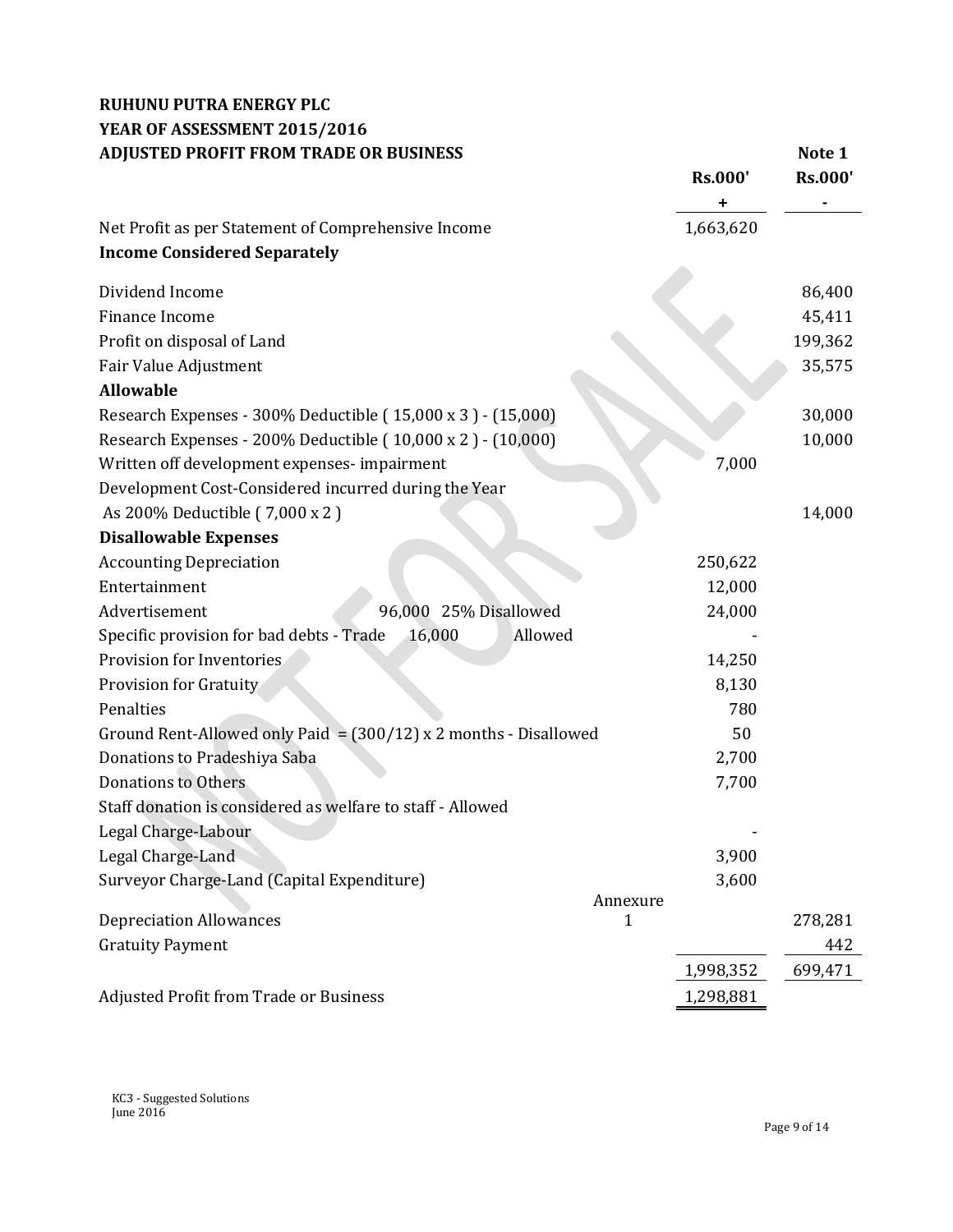| YEAR OF ASSESSMENT 2015/2016                                                                            |                                                                     |                                  |              |                                 |                                              |
|---------------------------------------------------------------------------------------------------------|---------------------------------------------------------------------|----------------------------------|--------------|---------------------------------|----------------------------------------------|
| <b>DEPRECIATION ALLOWANCES</b>                                                                          |                                                                     |                                  |              |                                 | <b>Annexure 1</b>                            |
|                                                                                                         |                                                                     |                                  |              |                                 |                                              |
|                                                                                                         |                                                                     | <b>Year of</b>                   |              |                                 | <b>Claim</b> for                             |
|                                                                                                         |                                                                     | Acquisition/                     |              | Rate                            | the year                                     |
| <b>Item Description</b>                                                                                 |                                                                     | Construction                     | Cost         | $\frac{0}{0}$                   | Rs.                                          |
| Land                                                                                                    |                                                                     | <b>No Depreciation</b>           | 50,000       |                                 |                                              |
| Building                                                                                                |                                                                     | 2013/14                          | 100,000      | 7%                              | 6,667                                        |
| Improvement                                                                                             |                                                                     | No Depreciation                  | 1,000        |                                 |                                              |
| Plant & Machinery                                                                                       |                                                                     | 2013/14                          | 80,000       | 33.33%                          | 26,667                                       |
|                                                                                                         |                                                                     | 2015/16                          | 140,000      | 33.33%                          | 46,667                                       |
| <b>Storage Tanks</b>                                                                                    |                                                                     | 2015/16                          | 250,000      | 33.33%                          | 83,333                                       |
| Cylinders                                                                                               |                                                                     | 2015/16                          | 58,452       | 33.33%                          | 19,484                                       |
|                                                                                                         |                                                                     |                                  |              |                                 |                                              |
| Furniture & Fittings                                                                                    |                                                                     | 2013/14                          | 4,000        | 20%                             | 800                                          |
|                                                                                                         |                                                                     | 2014/15                          | 10,000       | 20%                             | 2,000                                        |
|                                                                                                         |                                                                     | 2015/16                          | 17,000       | 20%                             | 3,400                                        |
| Motor Vehicle                                                                                           |                                                                     | 2014/15                          | 330,000      | 20%                             | 66,000                                       |
|                                                                                                         |                                                                     | 2013/14                          | 20,000       | 20%                             | 4,000                                        |
| Cars                                                                                                    |                                                                     | Not claimed                      | 25,000       |                                 |                                              |
| Computer                                                                                                |                                                                     | 2015/16                          | 70,000       | 25%                             | 17,501                                       |
| Computer Software                                                                                       |                                                                     | 2015/16                          | 1,763        | 100%                            | 1,763                                        |
|                                                                                                         |                                                                     |                                  |              |                                 |                                              |
|                                                                                                         |                                                                     |                                  |              |                                 | 278,281                                      |
| <b>Details of qualifying Payments</b>                                                                   |                                                                     |                                  |              |                                 | Note 2                                       |
|                                                                                                         |                                                                     |                                  |              |                                 |                                              |
|                                                                                                         | Purchase of the land                                                |                                  | 50,000,000   |                                 |                                              |
|                                                                                                         | Purchase of the building                                            |                                  | 100,000,000  |                                 |                                              |
|                                                                                                         | Improvement cost of the building<br>Cost of machinery and equipment |                                  |              |                                 | 1,000,000   Not an investment in acquisition |
|                                                                                                         |                                                                     |                                  | 80,000,000   |                                 |                                              |
|                                                                                                         | Furniture                                                           |                                  | 4,000,000    |                                 |                                              |
|                                                                                                         |                                                                     | Motor vehicles -lorry and trucks | 20,000,000   |                                 |                                              |
|                                                                                                         | Motor vehicles - Cars                                               |                                  | 25,000,000   |                                 |                                              |
|                                                                                                         | Working capital                                                     |                                  | 20,000,000   | Not eligible-Not a Fixed assets |                                              |
|                                                                                                         |                                                                     |                                  | 300,000,000  |                                 |                                              |
|                                                                                                         | Less: Working capital                                               |                                  | (21,000,000) |                                 |                                              |
|                                                                                                         |                                                                     | Total investment in fixed assts  | 279,000,000  |                                 |                                              |
|                                                                                                         |                                                                     |                                  |              |                                 |                                              |
|                                                                                                         | Claimed in 14/15 25%                                                |                                  | 69,750,000   |                                 |                                              |
|                                                                                                         | Claimable in 15/16 25%                                              |                                  | 69,750,000   |                                 |                                              |
| KC3 - Suggested Solutions                                                                               |                                                                     | Balance For 16/17 1nd 17/18      | 139,500,000  |                                 |                                              |
| $une$ 2016<br>Note 5- It is not mentioned that any part of the dividend received has been redistributed |                                                                     |                                  |              |                                 |                                              |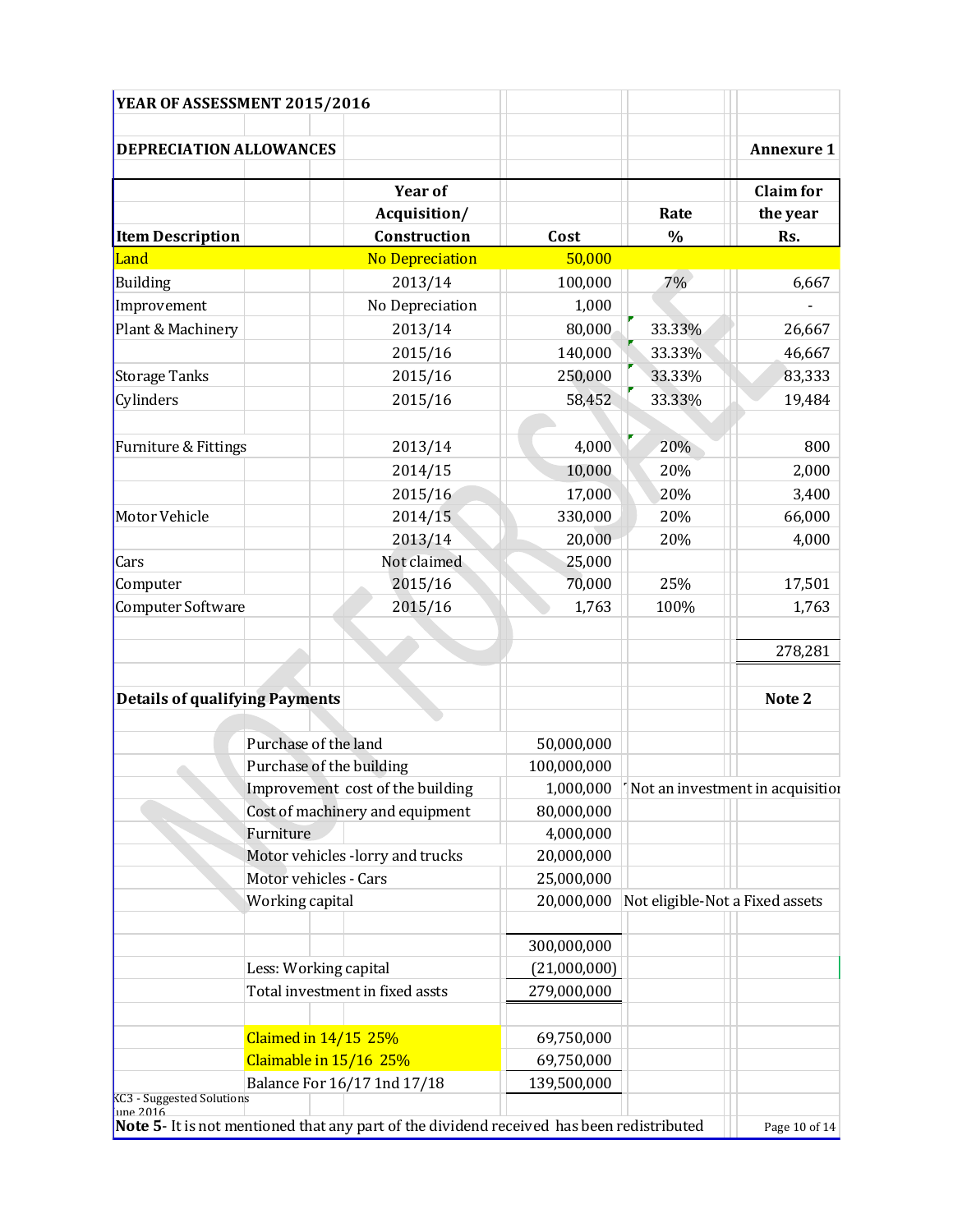(b)

Relevant Learning Outcome/s: 6.2. Financial reporting and taxation

### **Suggested Detail Answer:**

**Subject**: Report on the Investment Property **To**: Board of Directors **From**: Tax Consultant

With regard to two concerns made by the Board relating to accounting and disclosures on "Investment property" I made the following observations based on the regulations issued by the tax authorities under Gazette notification no. 1857/8 of 2014 on the adoption of Sri Lanka Accounting Standards.

# 1. *Adjustment to be made in the ascertainment of profits or income for tax purposes*

- Gain or loss that may be charged to the statement of comprehensive income on Investment Property measured at fair value shall be disregarded (added back).
- Balance of tax written down value (TWDV) existing before transferring to Investment property shall continue to be entitled for allowance for depreciation.

# 2. *Information required by the tax authorities*

- A schedule of Investment Property shall be accompanied with the tax return**.**
- The rationale used in apportioning or separating the cost of land and building with certified value's report shall be furnished by the entity.

I also wish to clarify that, if the above information is declared in the financial statements or the annual report, the company can make the references to those disclosures instead of reproducing the same.

(c)

| Relevant Learning Outcome/s: |
|------------------------------|
| 5.3. Tax Planning            |

# **Suggested Detail Answer:**

As per information given in the pre-seen material, the Board has taken a decision to go ahead with an expansion project in 2013. They may have planned their taxes and business strategies based on the law prevailing at that time (Inland Revenue (Amendment) Act no. 8 of 2012).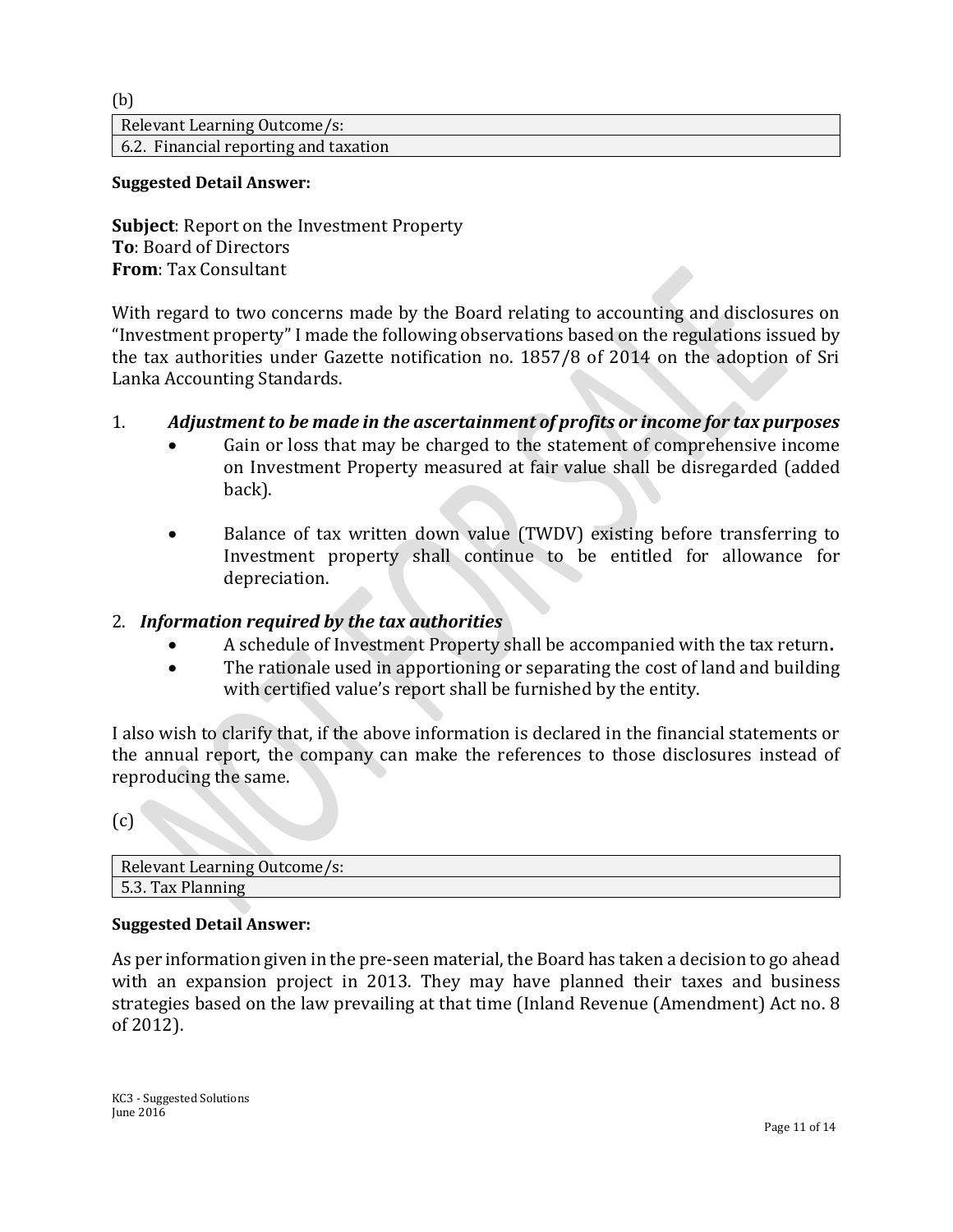As per that act it was a qualified for allowance if the investment made in fixed assets was before 1 April 2015. Therefore the investment may have been made within that period.

However by Inland Revenue (Amendment) Act no 9 of 2015 this has been amended and as per the new act, the investment should have been made before 1 April 2014. As such the company is **not entitled to claim the qualifying payment** on the fixed assets purchased in June 2014.

(d)

| Relevant Learning Outcome/s: |  |  |
|------------------------------|--|--|
| 5.4. Providing tax advise    |  |  |

# **Suggested Detail Answer:**

Advice RPE on the matters raised by the CGIR in the intimation letters issued in relation to:

(i) Rejection of the income tax return for the Y/A 2014/15 with reference to the applicable case laws if any. The following reason has been communicated as a reason for rejection of the return. "Fuel tanks cannot be treated as "Plant" under the provisions of the Inland Revenue Act and therefore the allowance claimed for depreciation will be disallowed."

Company cannot agree with the position taken by the CGIR. According to the "THORNHILL Vs COMMISSIONER OF INCOME TAX" case it has been held that Word "Plant" cannot be made to include the building or shell which contains plant."

The fuel tanks are neither building nor shell which contains a plant. In the above mentioned case judge "SOERTSZ" has said that "plant" might be regarded as that without which production could not go on.

Further the section 25(1)(a), an allowance for depreciation is entitled on plant, machinery and fixtures, equipment etc. Even though the fuel tanks are considered not to be a plant, it could be considered equipment use for the production of income. Therefore allowance for depreciation shall be allowed.

(ii) Rejection of VAT returns filed for the taxable periods

As per the value added tax act supply of premises for commercial purposes is liable to VAT. Further as per the value added tax, the time of supply is the earliest occurrence of the following:

- Performance of the service
- Receipt of payment for the service rendered
- Payment is due for the services rendered or future services
- Invoice is issued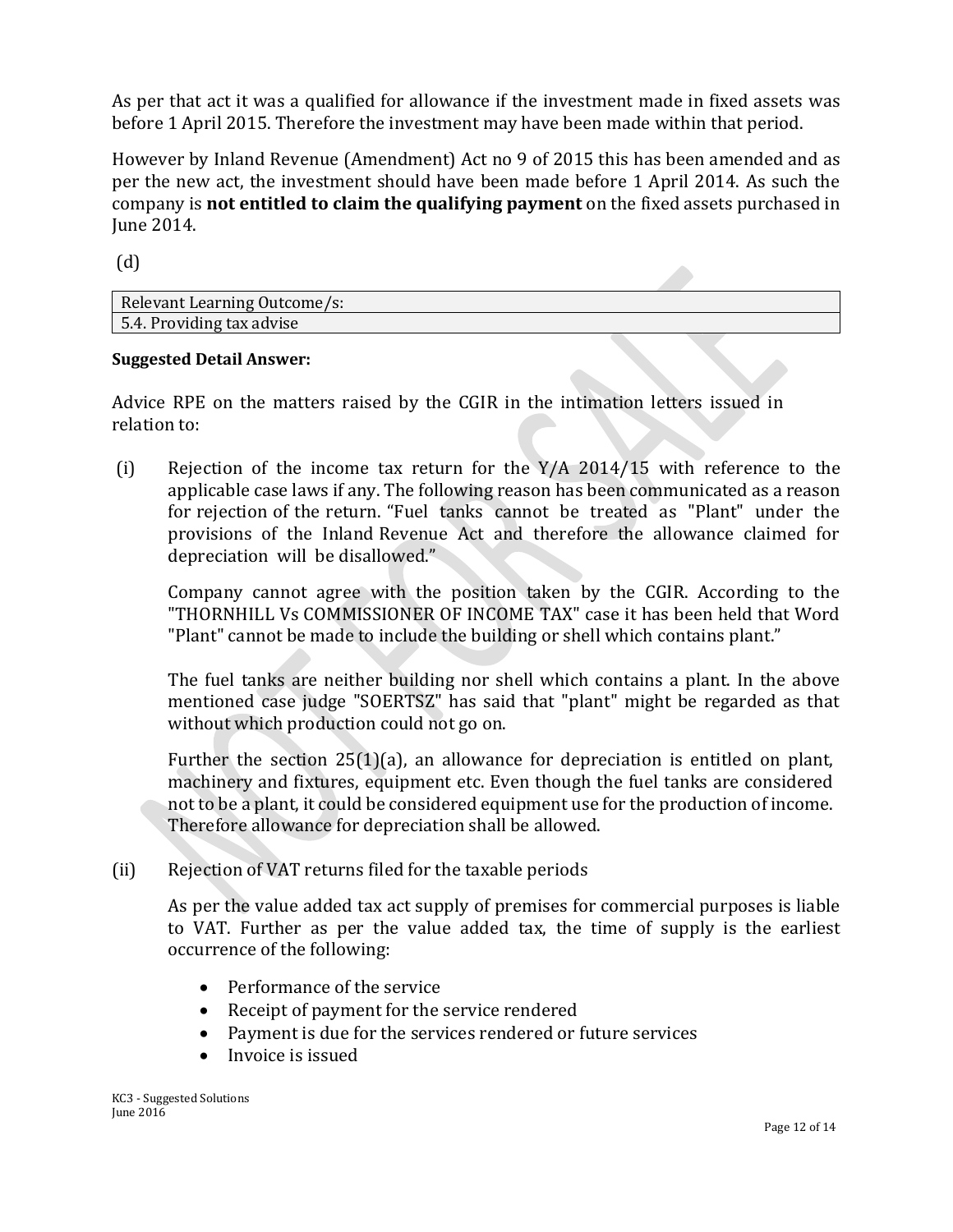In this case the "service" has already been performed as the land and building was occupied during that period. Therefore the company has to pay output VAT on the supply of land and building together with penalties for the default.

(e)

Relevant Learning Outcome/s: 3.3. Application of statutory provisions and case law

# **Suggested Detail Answer:**

As per the pre seen information, the tax authorities has raised the issue as to why no distribution of dividend was made out of profit in 2014/15 by RPT.

**To**: Board of Directors **From**: Tax Consultant **Subject**: Report on inquiry on non-distribution of profit

As per the section 61(ii) of the Inland Revenue Act, the minimum equivalent to 10% of the distributable profit has to be distributed within a period of eighteen months immediately succeeding the commencement of that year of assessment. If not the company is liable to pay tax 15% of 1/3 of distributable profit. When the distribution is made the company should remit 10% WHT. This may be the reason for the inquiry from the Department of Inland Revenue.

Even though the company makes profits, dividend can be distributed only when the company is solvent as per the company's Act.

- When we look at the balance sheet of RPT its current liabilities exceed the current assets. This indicates the company is not solvent; hence dividend cannot be distributed.
- When considering the method of computing the distributable profit, the company can deduct the cost of capital assets acquired during that year in arriving at the distributable profit. As per the pre seen information it appears that the company had purchased capital assets and that amount was higher than its profits made in 2014/15. Therefore there were no distributable profits**.**

The above two matters have to be communicated along with the return of income 2015/16.

**(Total 50 marks)**